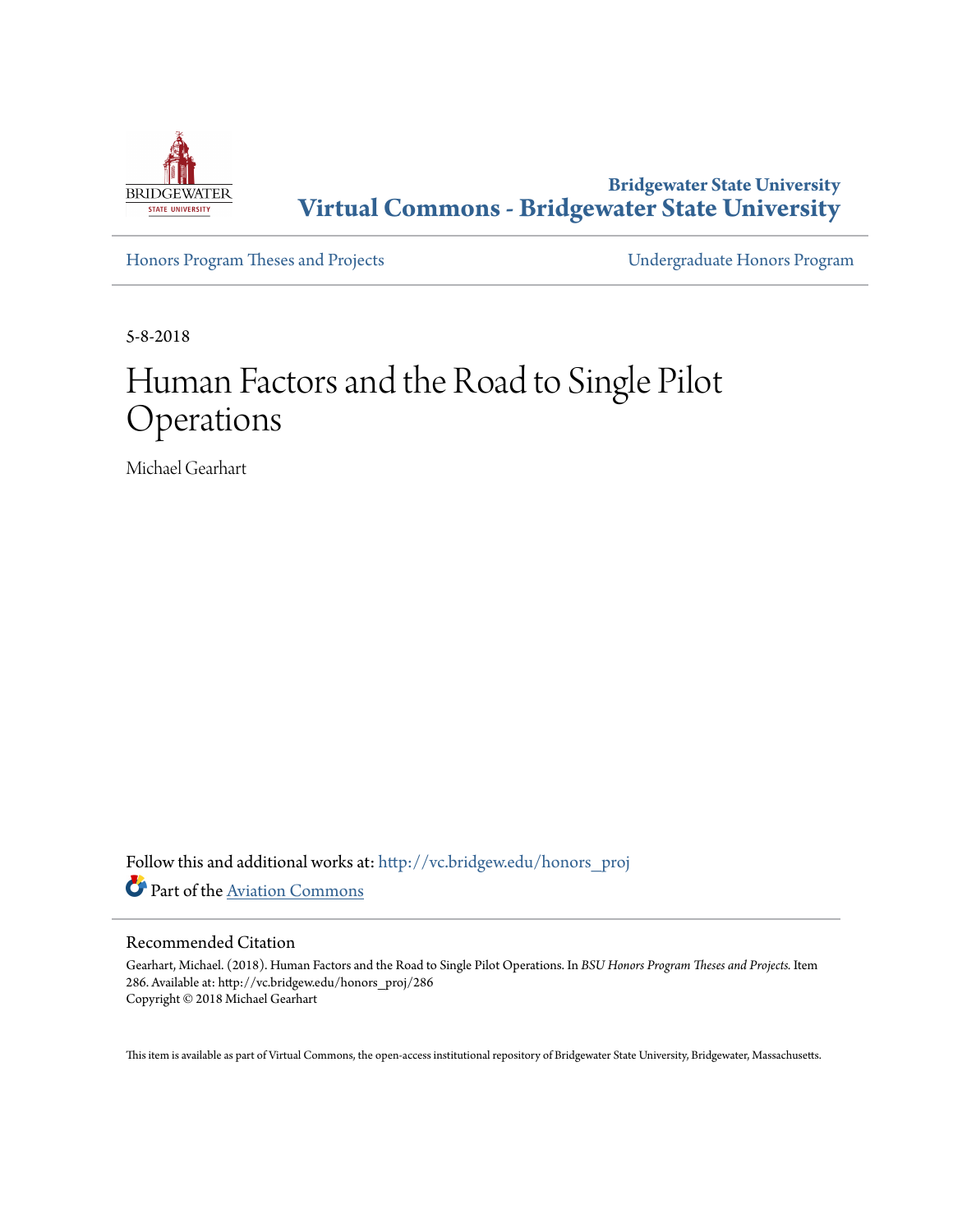Running Head: Human Factors and the Road to Single Pilot Operations

Human Factors and the Road to Single Pilot Operations

Michael Gearhart

Submitted in Partial Completion of the

Requirements for Commonwealth Honors in Aviation Science

Bridgewater State University

May 8, 2018

Prof. Veronica Cote, Thesis Advisor

Prof. Michael Welch, Committee Member

Prof. Michael Farley, Committee Member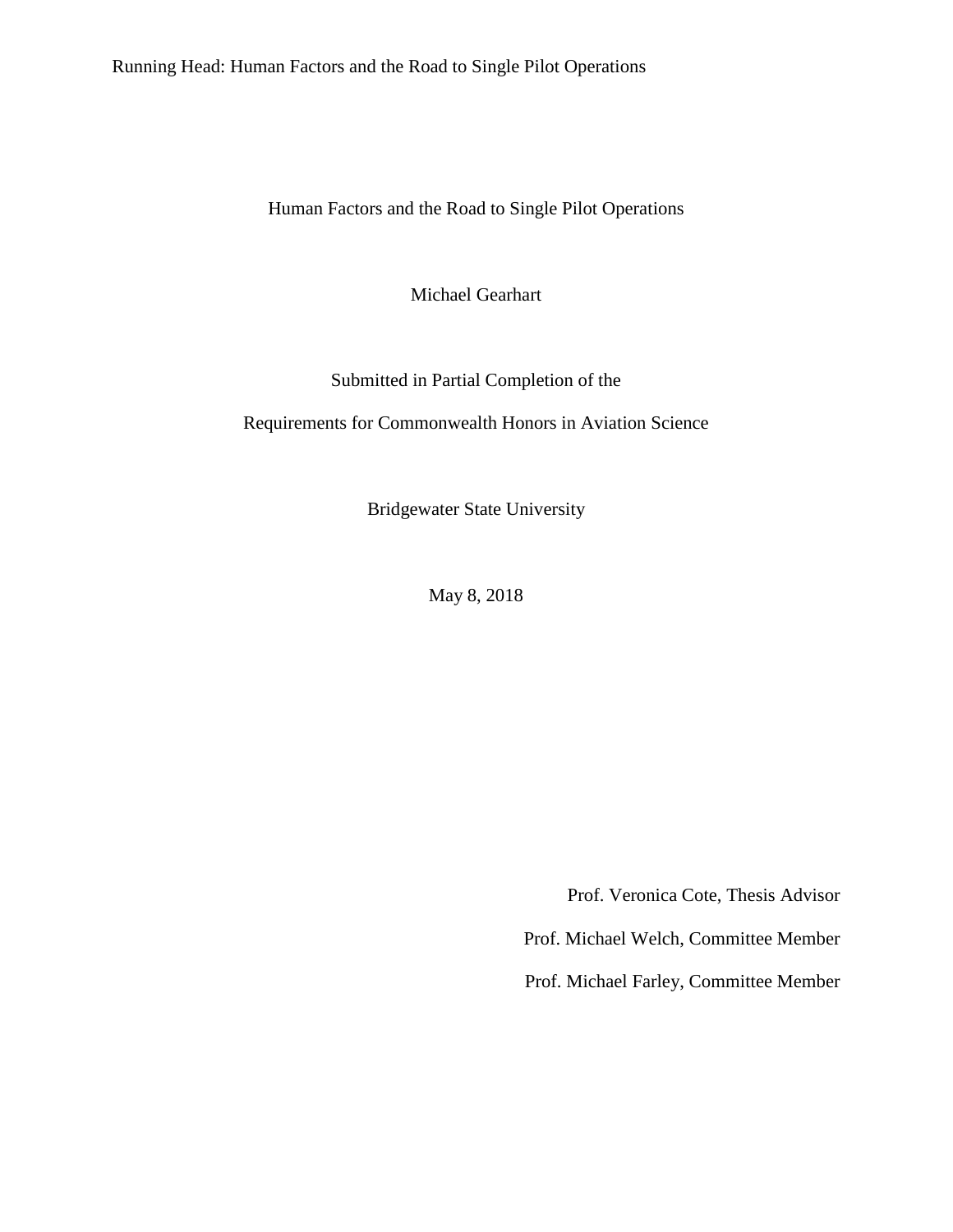# Contents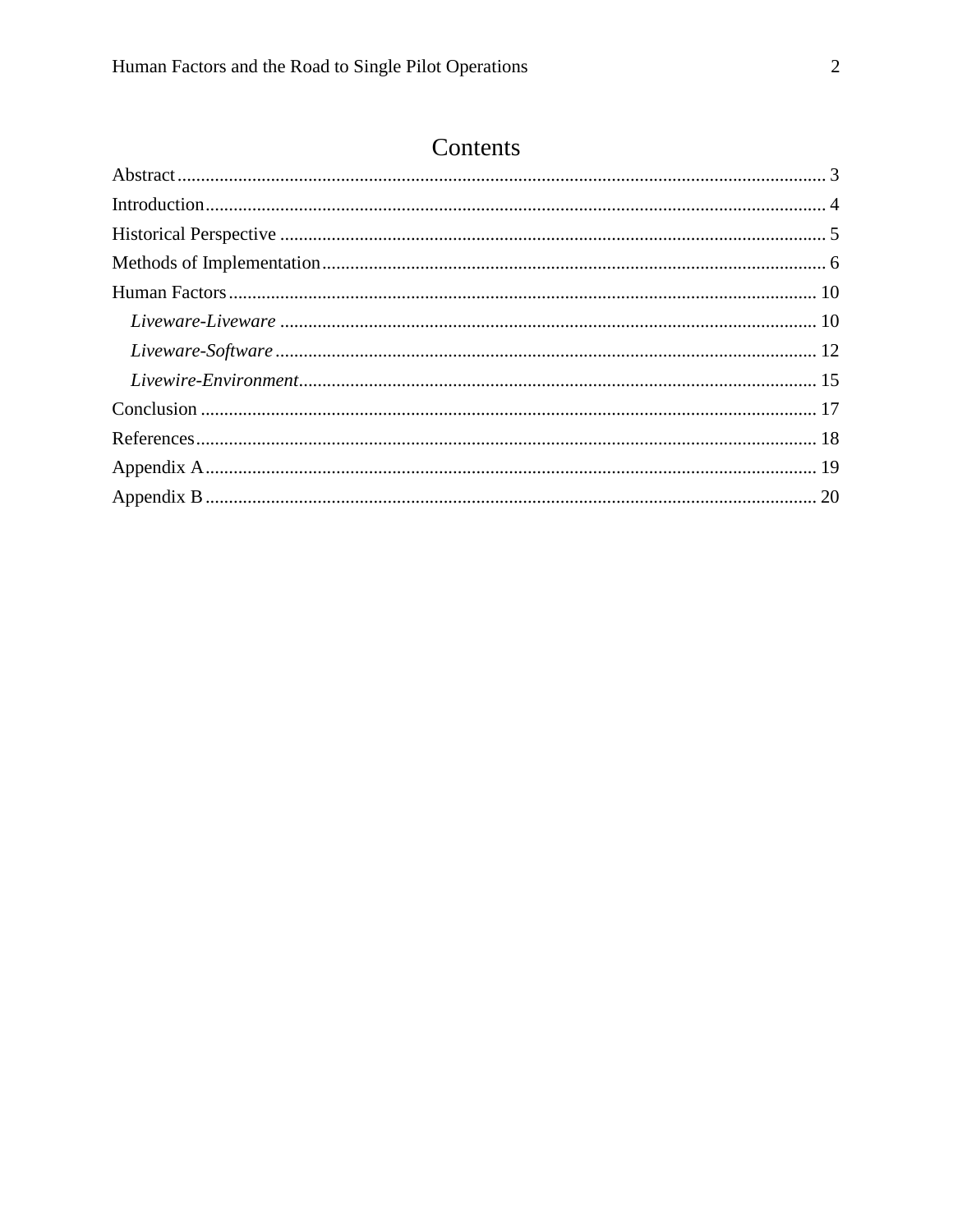#### Abstract

<span id="page-3-0"></span>The purpose of this research paper is to shed light on the feasibility and implications concerning the introduction of single-pilot operations on air transport category aircraft. As technology has been advancing over the past few decades, autonomous artificial intelligence software has started to become more popular, finding higher demands in various industries. With current issues such as the pilot shortage and raising pilot wages, airlines are looking for ways to cut down on costs and preserve a healthy work force level. The implementation of this artificial intelligence technology on the aircraft flight deck provides a potential solution to this problem. On a functional level, this software could easily prove to take on many of the tasks that current pilots face. There are, however, other considerations that play a large role in the overall feasibility of its implementation, most notably the human factors aspect of removing the first officer. Due to these human factors concerns, the likelihood that this technology can be incorporated effectively is improbable.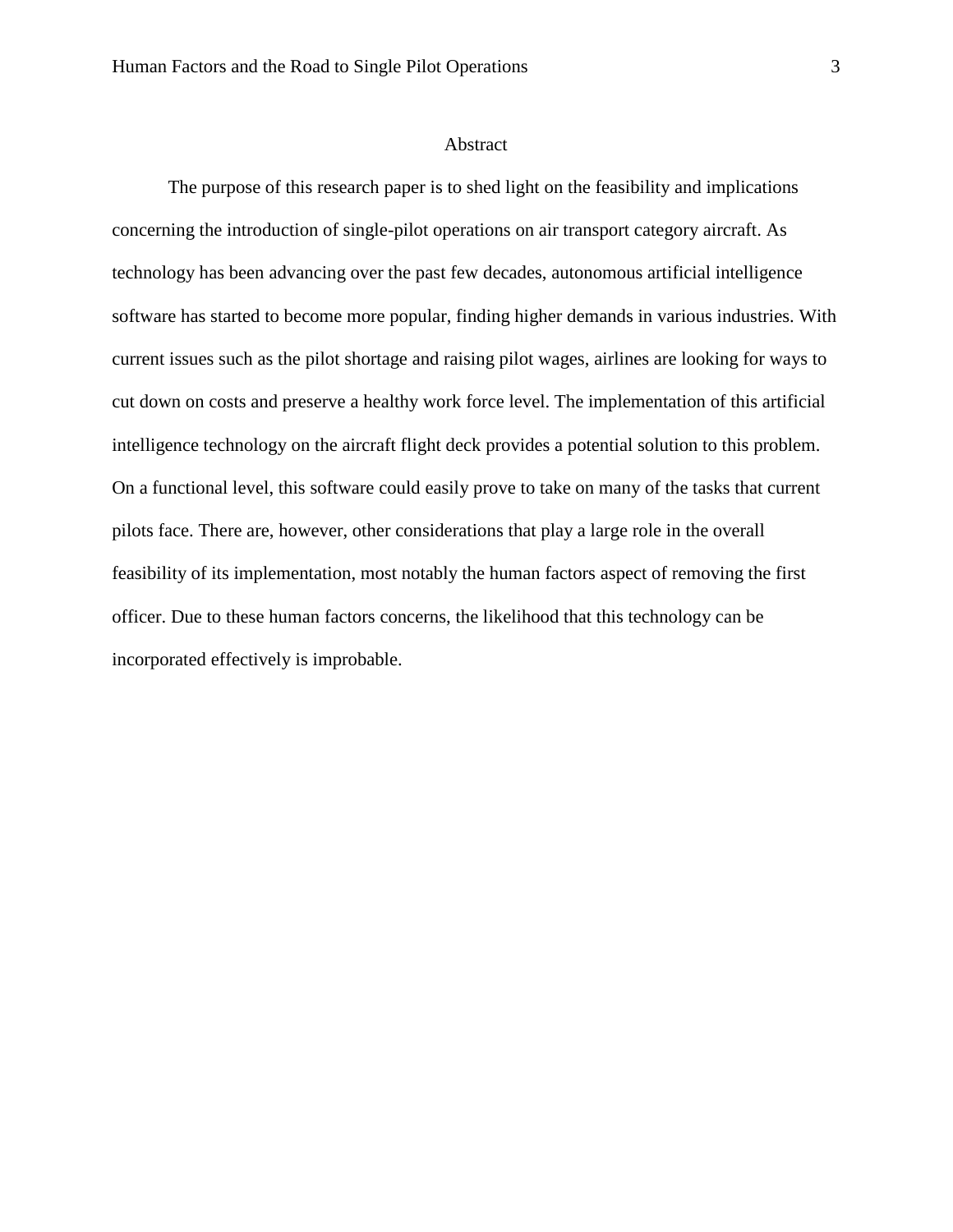#### Introduction

<span id="page-4-0"></span>With an increase in consumer demand for air transportation, continuous creation and expansion of commercial airliners, and the unrelenting call for more qualified crewmembers in the current pilot shortage, commercial airlines are looking to cut costs while also improve efficiency and effectiveness of their operations. It is estimated that the annual growth rate of passenger traffic is to rise at a rate of 4.8 percent over the next 20 years which will contribute to higher aircraft production demands (Deliotte, 2017). This demand will require airlines to hire more than 250,000 qualified pilots until 2037 to meet this growth (Boeing, 2017). The consequence of this increased crew demand equates to addition costs in recruitment, training, retention, and salary pay. With these looming figures the airlines are likely to seek out various cost-cutting techniques in order to offset the expenses associated with this growth. While there are a variety of ways to cut costs in the industry, one in particular could prove to not only boost annual net income but also potentially solve, or greatly diminish, the pilot shortage. By introducing single-pilot operations for Part 121 air transportation operators, the pilot crew requirements can be halved along with a decrease in expenses needed to recruit and train these individuals. The advances in onboard avionics systems have allowed for air transport aircraft to become highly automated, enabling the system to conduct almost every phase of flight autonomously. With such capabilities it is an enticing prospect for the airlines to move toward this shift. However, should this transition take place, the safety impact could prove to be compromising.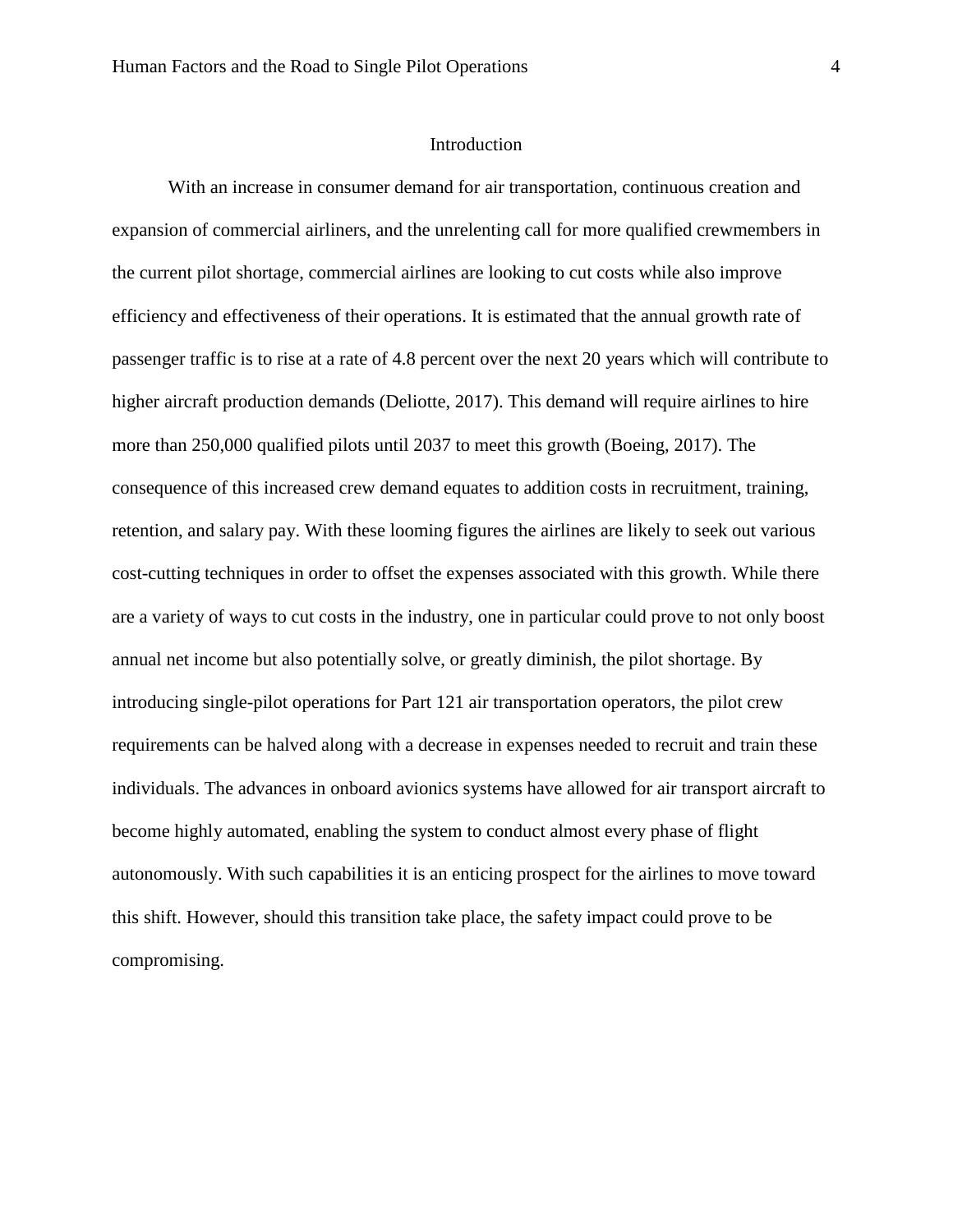#### Historical Perspective

<span id="page-5-0"></span>As aviation evolved from its early conceptions throughout the  $20<sup>th</sup>$  century, its complex nature also began to shift. During the pre-jet era, aircraft would require a crew of five individuals including: two pilots, a flight engineer, a navigator, and a radio operator. This crew size would shrink expeditiously once jet aircraft and other advances in radio communications and navigational aid technology were realized. The radio operator and navigator became obsolete (Fadden, Lindberg, Morton, & Taylor, 2008). It was during the 1960s that the three-person crew, captain, first officer, and flight engineer, was the norm.

The flight engineer's main task within the three-person crew was to monitor and operate complex aircraft systems such as pressurization and fuel consumption. The captain and first officer's focus was navigation, aircraft control, and communication. Jet aircraft systems and operations simplified in-flight adjustments and troubleshooting failures were significantly reduced (Fadden, Lindberg, Morton, & Taylor, 2008). Due to this increase in engine reliability, in contrast to its piston-engine predecessor, jet aircraft now completed most of the work delegated to the flight engineer. Upon the advent of the Boeing 737, Boeing's team of researchers and engineers looked into the performance and accident history of previous airplane designs in order to maximize effectiveness and safety for its new aircraft. The conclusions indicated that in-flight troubleshooting sometimes led to more serious problems, with the flight engineer's intense focus on system problems often distracting one or both of the pilots. Furthermore, jet engine reliability was much higher than piston engines, requiring little to no flight troubleshooting or adjustment (Fadden, Lindberg, Morton, & Taylor, 2008). Due to the advances in aircraft systems, paired with the efficiencies and reliability they carried with them, airlines would eventually come to render the flight engineer obsolete.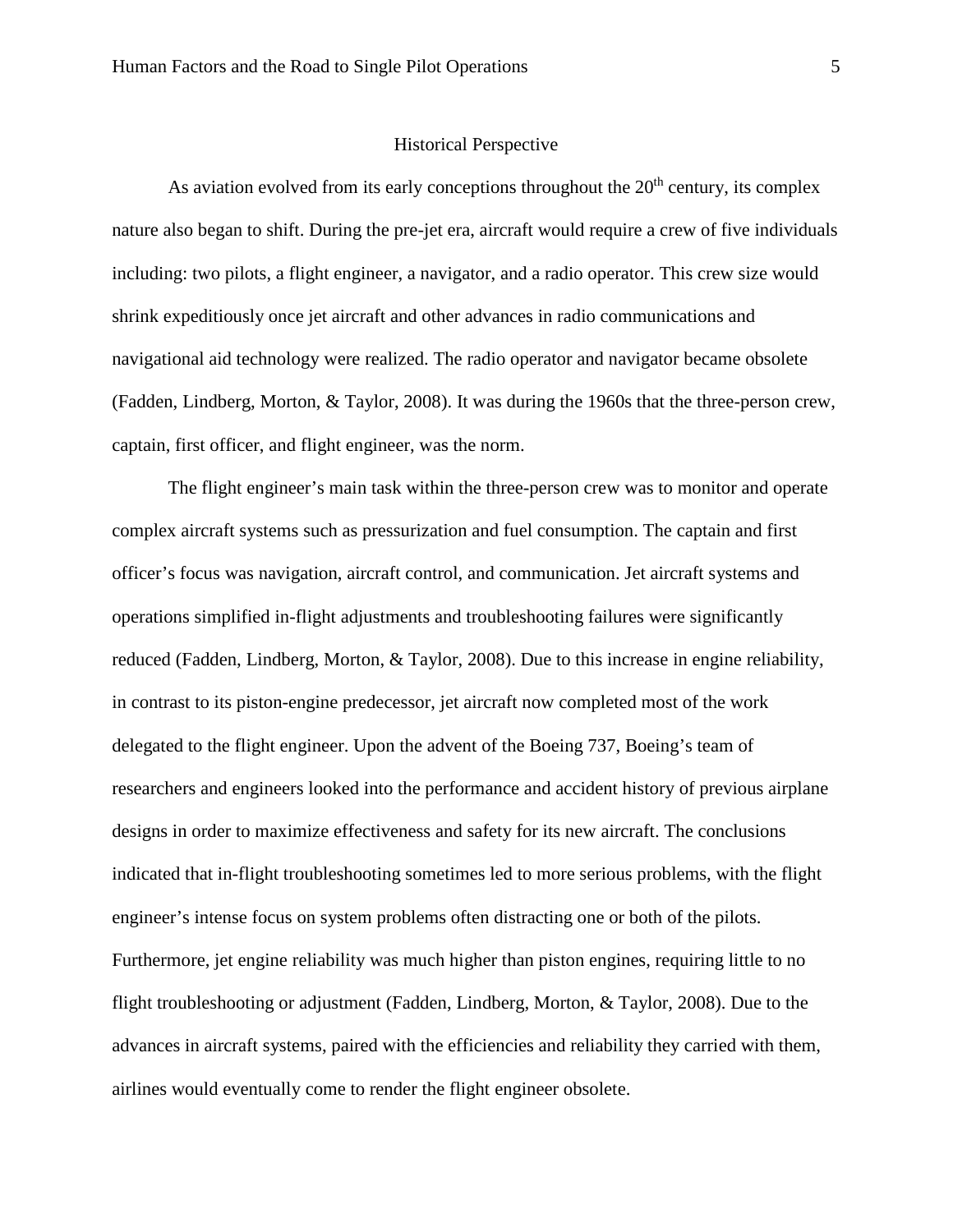#### Methods of Implementation

<span id="page-6-0"></span>Before implementation of single-pilot operation (SPO) technology can be put into place, the current dual-pilot operation hierarchy and responsibility gradient must be analyzed. Current operations see a two-pilot team consisting of one pilot flying and another pilot monitoring the flight. The pilot flying takes responsibility of directing the aircraft in line with the approved flight plan and continuously monitors the flight path for any deviations. In the next seat over, the pilot not flying primarily focuses on navigating, controlling and monitoring radio communications, cross monitoring the actions of the pilot flying, assisting in high workload situations, and taking over flight tasks in the event that the other pilot is incapacitated (Bassien-Capsa, Lim, Liu, Ramasamy, & Sabatini, 2017).

Part 25 of the Federal Aviation Regulations outlines these tasks in a legal sense, requiring that a minimum flight crew must be established so that safe operations may be conducted, taking into consideration the workload on individual crewmembers, the accessibility and ease of operation of necessary controls by the appropriate crewmember, and the kinds of operations authorized under 14 CFR 25.1525 (Minimum Flight Crew, 2017). Essentially, for a transportcategory flight to be legal, the flight must consist of a crew that can balance workload such that neither crewmember is overwhelmed, and controls are accessible to either crewmember who is responsible for such control manipulation. Presently, few transport category aircraft with three required crewmembers are in use by major U.S. airlines. All modern transport aircraft, including the super-jumbo A-380 , are flown by only two flight crewmembers.

A key concept to dual-pilot operations is crew resource management (CRM). CRM is an essential component to safe, proper, and successful execution of flight tasks. In order for operations between crewmembers to be successful, attitude is perhaps the most important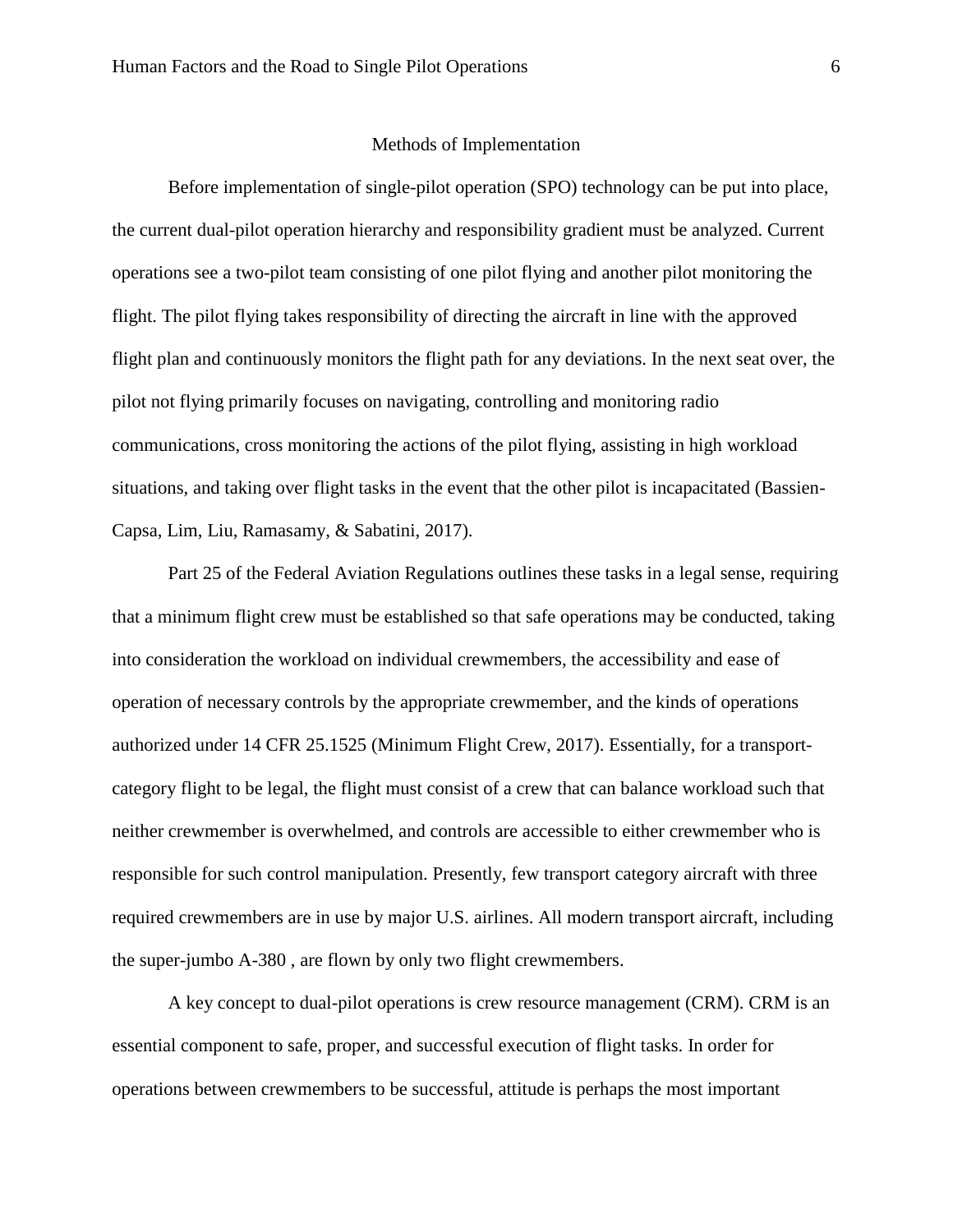variable (Garland, Hopkin, & Wise, 1999). Both pilots must display a positive, interdependent attitude to ensure that communication is both coherent and effective. It could be argued that their own personal performance is a hallmark of this positive attitude. Ultimately, proper group processes promulgate from appropriate CRM, resulting in effective team functioning which include clear communication, task delegation, and situation awareness (Garland, Hopkin, & Wise, 1999, p. 196). By utilizing the skills, knowledge, and experience of the other pilot, appropriate decision-making is more successful and task delegation is more effective.

Given the crucial nature that CRM bears on the ability for a flight to be conducted safely, it stands to reason that always having at least two crew members on the flight deck is necessary. Taking a look back at the regulations set forth by the FAA, it is specified that all large commercial aircraft are required to be flown by a flight crew consisting of not less than two pilots (Composition of Flight Crew, 2017). However, it is also specified by authorities that the aircraft must be capable of a single pilot operating the flight fully in either seat (Bassien-Capsa, Lim, Liu, Ramasamy, & Sabatini, 2017). This essentially means that there are already SPO elements in the design of current flight decks.

Looking toward the actual implementation of SPO for transport category operations, each of the two-pilot tasks will require a new distribution between man and machine. Whereas with dual-pilot operations the pilot flying ensures that the aircraft is in line with the flight plan and corrects for any deviations (with the pilot not flying taking care of all other communication and navigation tasks), SPO has the single pilot assume a strictly supervisory role (Bassien-Capsa, Lim, Liu, Ramasamy, & Sabatini, 2017). Ultimately, the one pilot would monitor the automated systems controlled by the artificial intelligence system (AI), and coordinate required tasks with a ground crew. Currently, both pilots require constant communication with one another. With the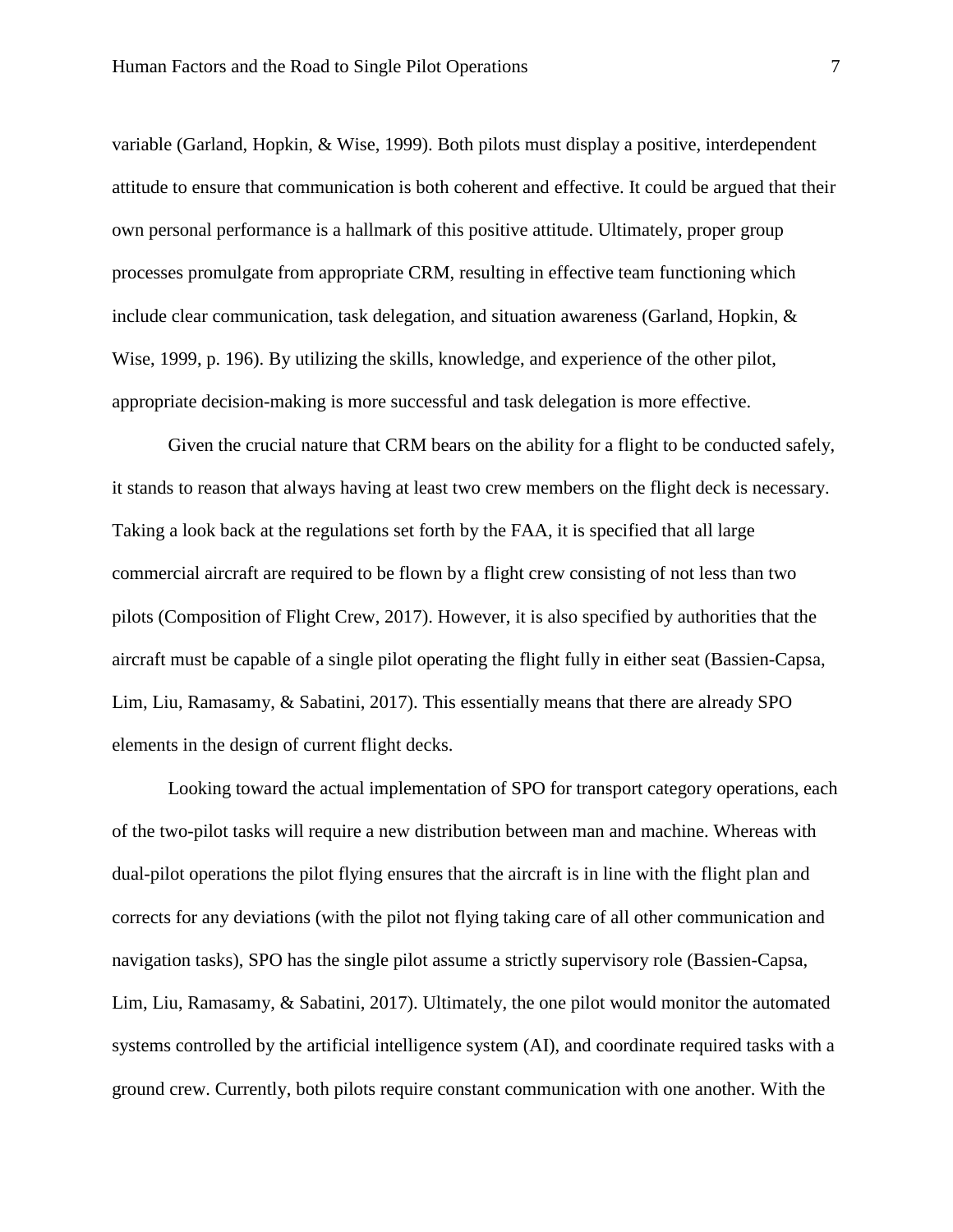proposed system, however, most of the interactions on the flight deck are between a human and a written software. This does not wholly cancel the need for CRM. Besides the coordination between the pilot and air traffic control, ground crews, and potentially other aircraft, there must still be an interaction between the pilot and AI controlling the flight. This comes in the form of human machine teaming (HMT).

HMT would require that output results are comparable to that seen in successful CRM. This means that some of the key ergonomic elements to be considered for system design include: facility of learning and remembering key functions, efficiency and intuitiveness of using automated functions, and avoidance/reduction of pilot-induced errors (Bassien-Capsa, Lim, Liu, Ramasamy, & Sabatini, 2017). The AI system would need to learn, communicate, and correct deviations much like that of a second crewmember.

In order for such functions to occur at the desired level of safety and accuracy, designers have conceived the Virtual Pilot Assistance (VPA) system. The main objectives of VPA are to decrease pilot workload, decrease flight deck complexity, increase aircraft surveillance capacity, and facilitate collaborative work and information sharing between the aircraft, air traffic control, and ground crews (Bassien-Capsa, Lim, Liu, Ramasamy, & Sabatini, 2017). The four major systems comprising VPA are communications, surveillance, flight management/control, and human-machine interface (HMI) systems. Each of these bear essential functions, but it is the HMI system, more specifically utilized as a cognitive human-machine interface, that is of particular significance when it comes to successful implementation of SPO.

In order for the system to evaluate pilot workload management, stress levels, fatigue, and incapacitation, the cognitive human-machine interface incorporates psychophysiological sensors which monitors pilot vitals in real time. This means that the pilot would be physically wired to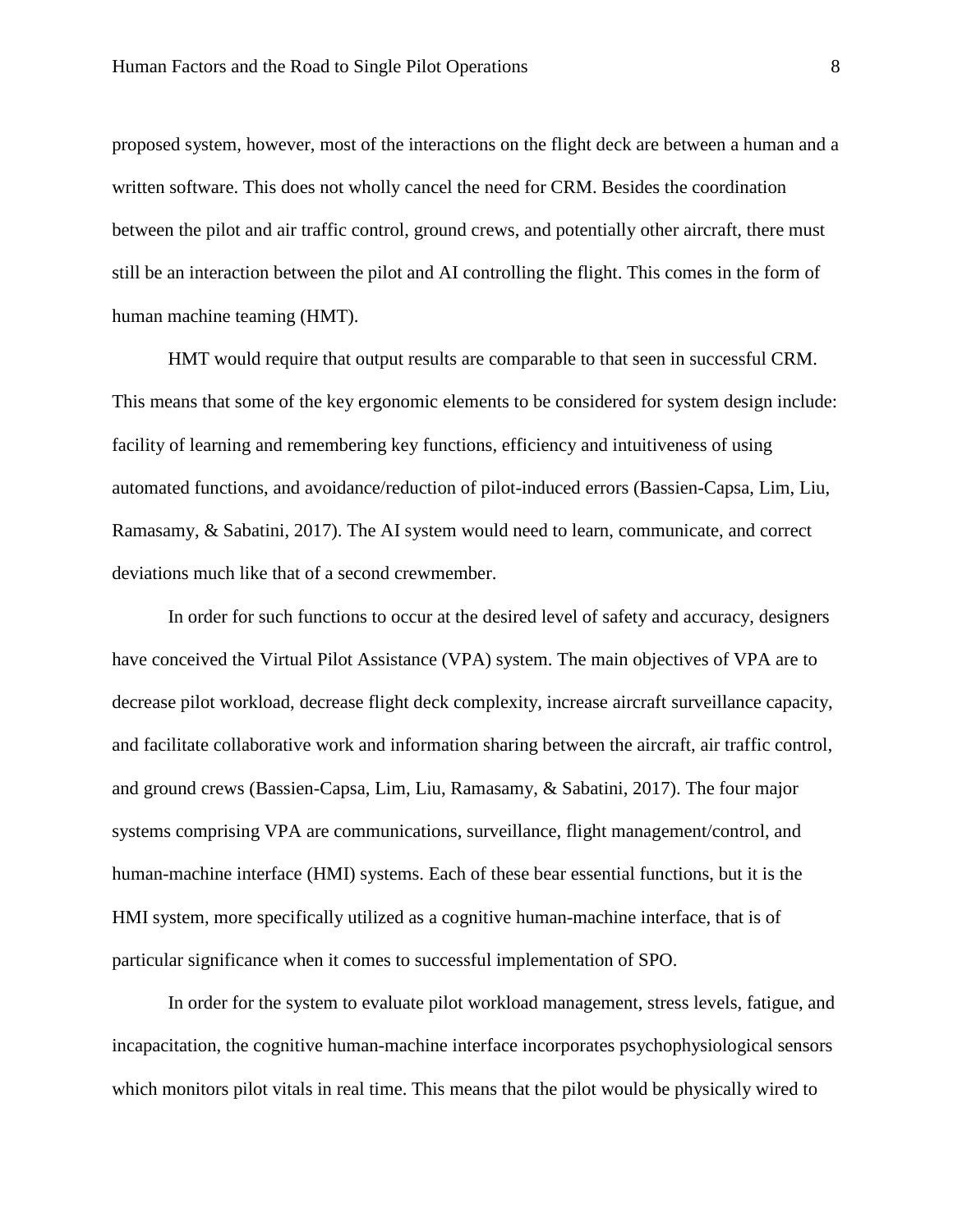the machine. The system itself incorporates adaptive learning, meaning that through its evaluation of the pilot's vitals, changes can be made to the surrounding environment (refer to Appendix A). These changes can include transition to higher levels of system automation, reducing screen clutter, and transferring noncritical tasks to the ground crew (Bassien-Capsa, Lim, Liu, Ramasamy, & Sabatini, 2017). In the event of pilot incapacitation, the system will go into a fully automated state. An alert will be sent to the ground crew and a link will be set up between the aircraft and a ground operator who can then remotely pilot the aircraft to a safe location for landing.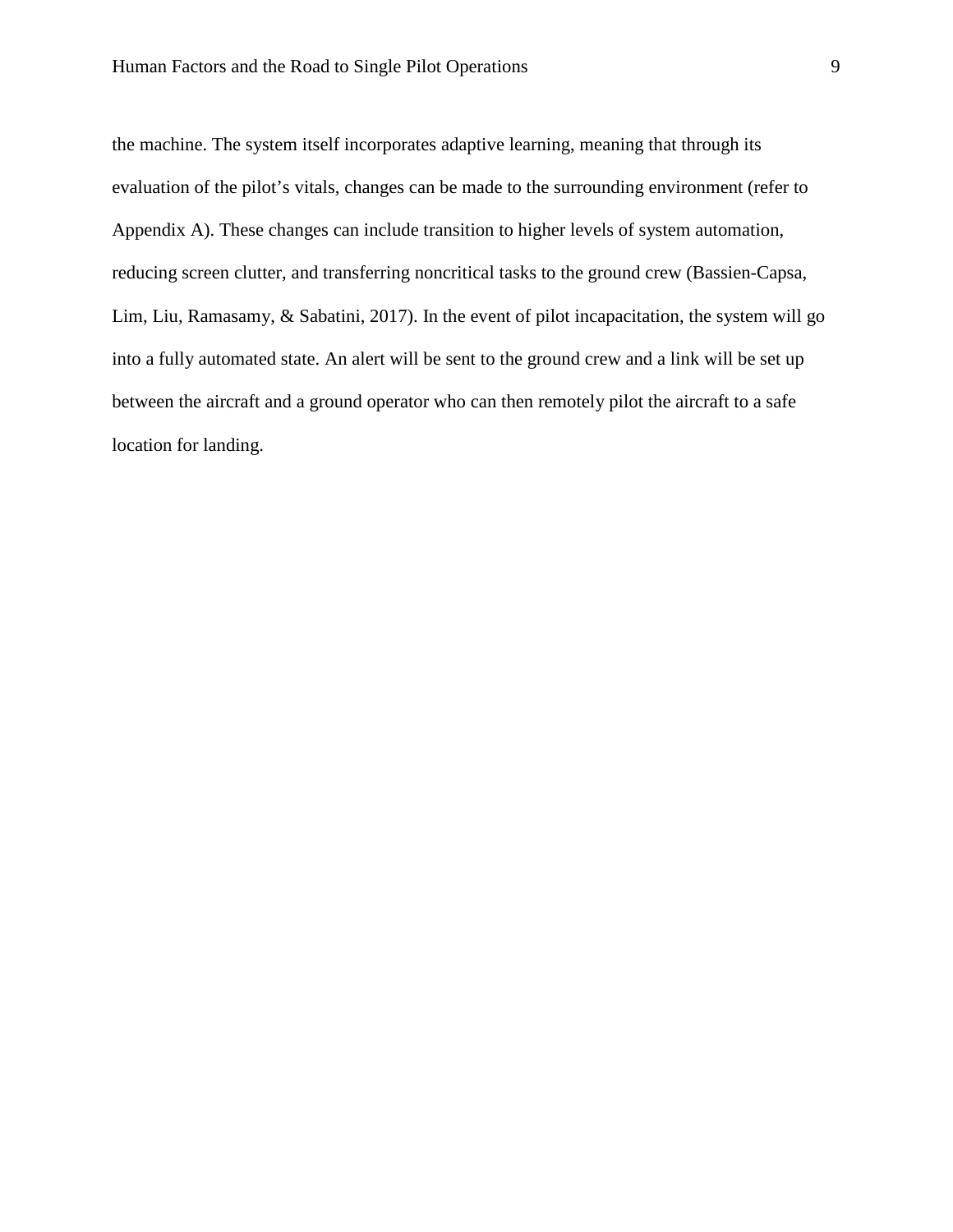#### Human Factors

# *Liveware-Liveware*

<span id="page-10-1"></span><span id="page-10-0"></span>From a functionality standpoint, VPA captures a competent level of autonomy, factors in appropriate failsafe technology, and diminishes task saturation on the part of the pilot during stressful situations. That being said, physical functionality is only one piece of the puzzle that embodies the successful implementation of this technology. The human factors considerations, or how the implementation of this technology will affect the pilot, the ground crew, air traffic control, etc., is of the highest importance in determining whether or not it is feasible to employ.

As mentioned earlier, when initial training first began for CRM in the 1980s, research determined that the most critical components for success between crewmembers and the safe conduct of the flight was highly dependent upon the attitude of the team. Without a cohesive relationship between the crewmembers, the likelihood of an effective flight is lessened. Two crewmember working together with a positive, professional relationship on the flight deck can achieve much more together than either one of them alone. This enhanced ability to conduct an effective flight manifests itself in seven particular team processes. These include: (1) leadership, (2) communication, (3) assertiveness, (4) situation awareness, (5) mission analysis or planning, (6) adaptability, and (7) decision making (Garland, Hopkin, & Wise, 1999). While leadership and decision making tend to be skills that put more emphasis on the captain of a two person crew, giving greater definition to the intracockpit authority gradient (this will be discussed in more detail later), the remaining five skills should see a relatively equal level of competency among all pilot crewmembers. Both pilots should complement one another's skills in these emphasis areas, allowing for more coherent communication, enhanced situation awareness, and easier adaptability.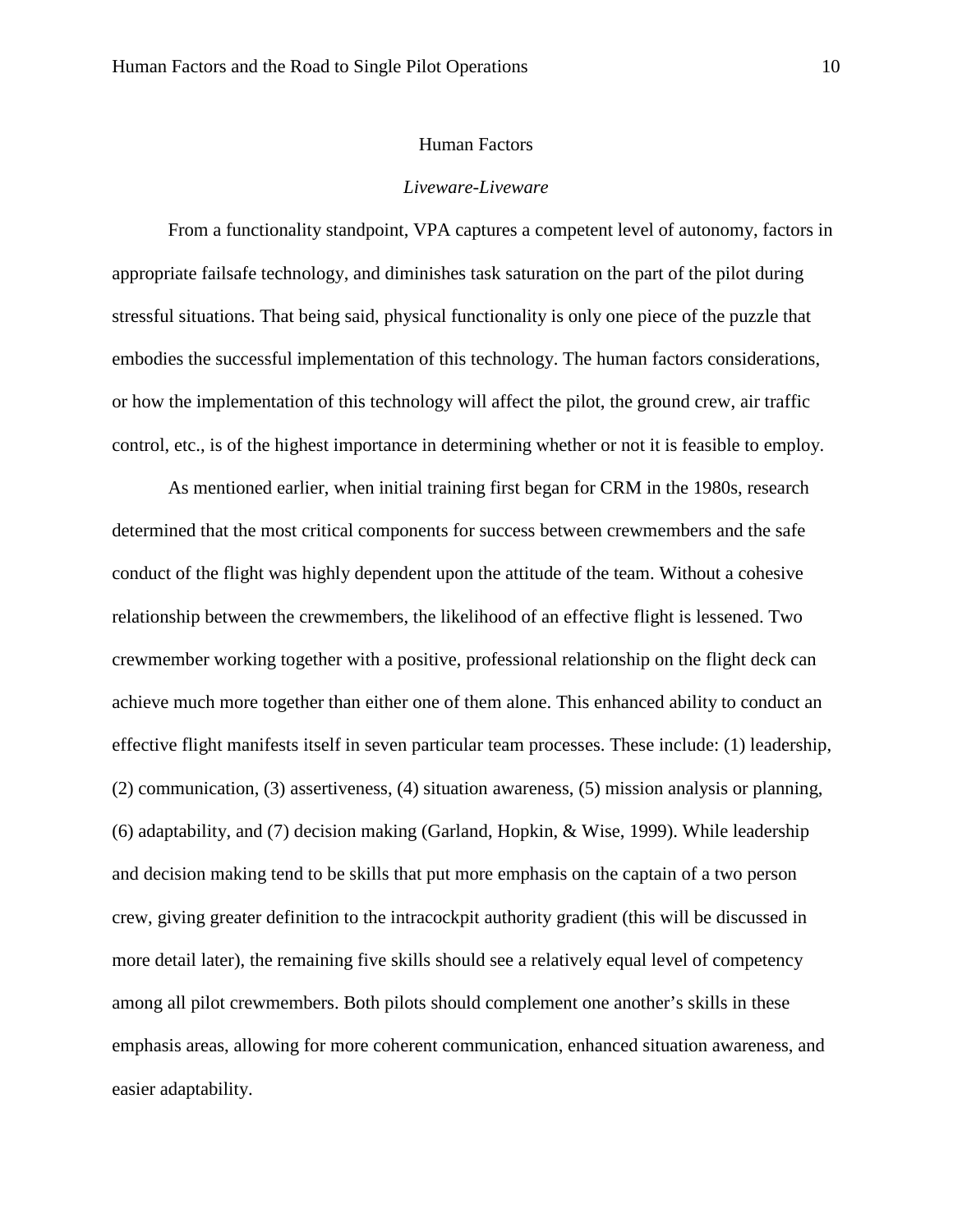Crewmembers also hold the responsibility of keeping one another informed of flight status as well as taking note of the other pilot's ability to handle tasks. The United States Army Aviation Center identified key roles that pilots should perform in their interaction with one another, emphasizing situation awareness. These include responsibilities such as routinely updating one another concerning flight status and external factors, anticipation of the situation awareness needs of the other pilot, holding awareness of the physical and mental state of the other pilot, communicating personal problems, and requesting needed information (Garland, Hopkin, & Wise, 1999). Many of these responsibilities are significant with respect to the affective domain of human intelligence. Being able to interpret the other pilot's body language, demeanor, and overall stress levels is crucial for proper and appropriate communication to take place between pilot crewmembers. With this level of communication between the two, the flight will be more conducive for success.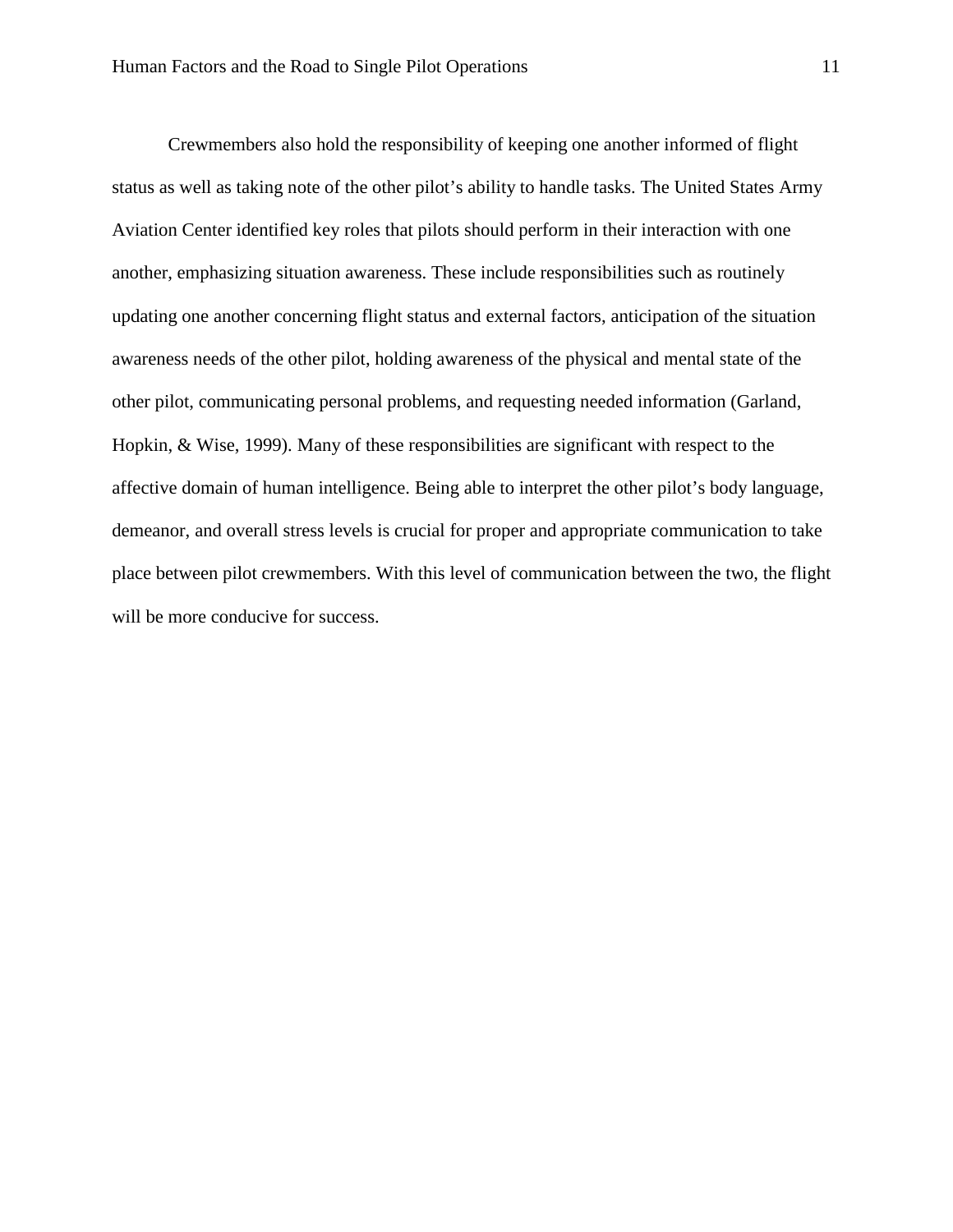# *Liveware-Software*

<span id="page-12-0"></span>The implementation of CRM principles proved to enhance pilot effectiveness on the flight deck, leading to safer and more efficient flight operations. It ultimately created a relationship within the cockpit based upon trust, respect, and recognition of authority. In essence, the two pilots merged together as one entity made of two shared minds which could perform far greater tasks than if they were separate. So what would happen if this entity were split in half with a machine taking over where a human operator once stood?

Task delegation must first be taken into account. A single pilot taking a predominantly supervisory role with the machine covering a majority of the operational tasks could prove to skew the balance of power on the flight deck. While in current dual-pilot operations the autopilot system is used throughout most of cruising, climbing, and descending flight, this new technology will enable the aircraft to essentially perform all operations completely autonomous from the pilot. This includes takeoffs, landings, and taxi. If the pilot begins to feel as though they are just along for the ride to "chaperone" the system, the intuitiveness of task delegation may begin to become ambiguous. Furthermore, problems such as complacency may begin to affect the pilot community due to lack of flight responsibility on their part. If they are not flying the airplane they may as well just be a passenger.

A seemingly easy fix to this problem would be for the pilot to take commanding authority over the aircraft during various operations whether it be taxi, takeoff, cruise, or landing. With current operations, if a pilot seeks to control the aircraft they simply turn off the autopilot. However, the proposed SPO systems may not allow for deactivation. Automation degradation, or the reduction in the amount of automation authority used to control the flight, can be thought of as a beneficiary to the pilot as optimizing task allocation can quickly fluctuate when flight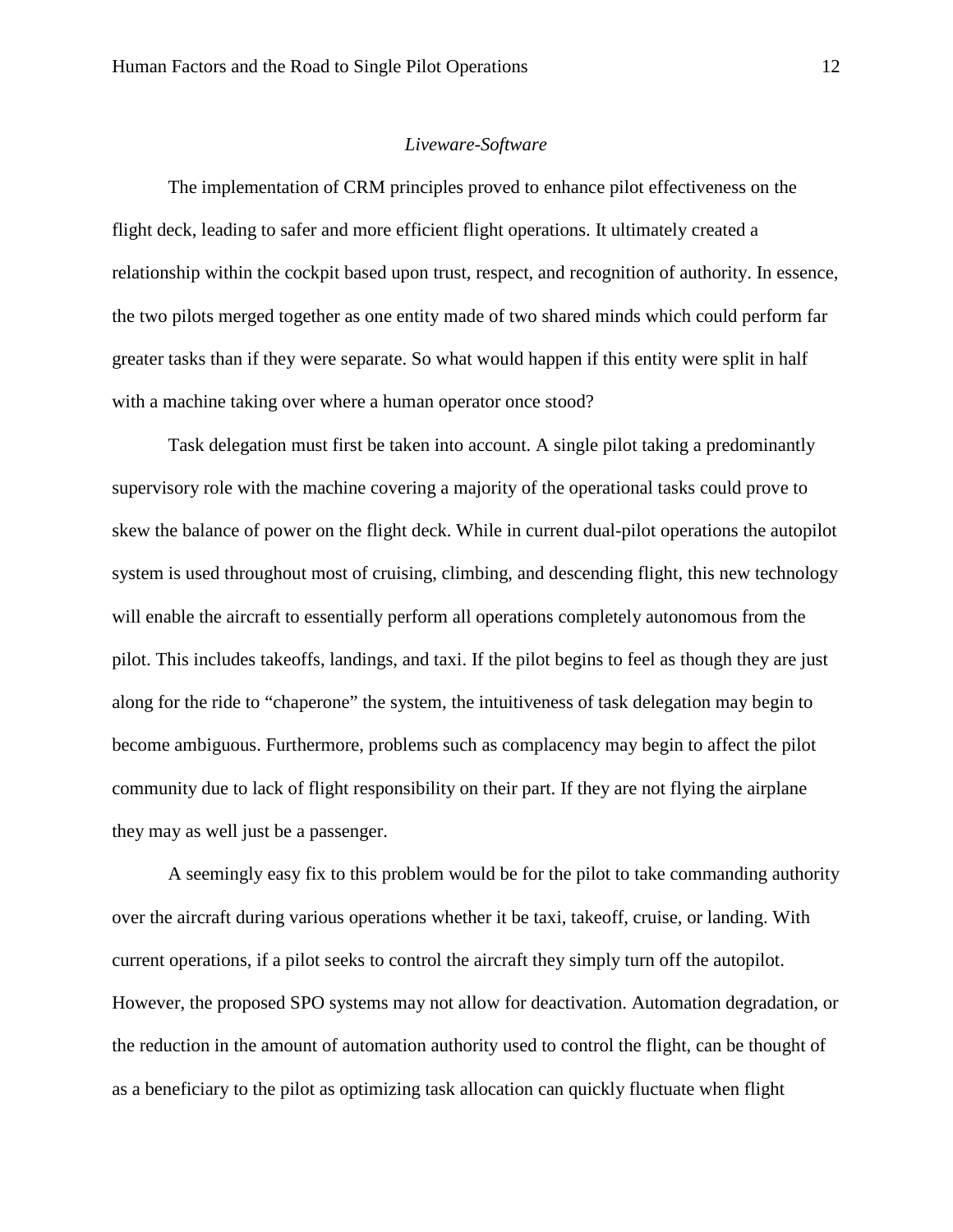conditions change (Risukhin, 2001). Given that a machine lacks judgement as a result of prior experiences, incorporating a level of automation degradation can prove to be lifesaving to the pilot who recognizes a situation that the computer does not. Perhaps an AI system could be programmed to "learn" from situations it encounters, but judgement is a dynamic process. As per the Oxford English Dictionary, judgement can be defined as "the formation of a conclusion concerning something, especially following careful consideration or deliberation" (Oxford English Dictionary, 2018). A machine can be programmed to analyze situations, but it is ultimately utilized to fulfill its mission (in this case getting passengers from Point A to Point B). Passenger safety would arguably be another programmable feature, but what happens when passenger safety and mission completion conflict? While more research will need to be completed to answer this question, it currently stands that a pilot with autonomous judgement and *empathy* can best analyze and correct for nonstandard situations that occur in-flight.

Based upon the proposed setup of SPO, this concept of automation degradation appears to work in reverse. With the cognitive human-machine interface interwoven as part of HMT, it is the computer which is analyzing the human, not the other way around. This raises serious concerns about intracockpit authority gradient, or who holds the greater authority and how drastic the difference is. In a dual-pilot operation, it is the captain who should hold a higher authority than the first officer, but it should not be to the point where the captain is an authoritarian figure. Rather, he generally has the final say on situations but will listen attentively and open-mindedly to the first officer's suggestions. In the case of the cognitive human-machine interface, the pilot has limited say on whether or not they need greater automation. The system will change based upon what it *interprets* the pilot needs (Bassien-Capsa, Lim, Liu, Ramasamy, & Sabatini, 2017).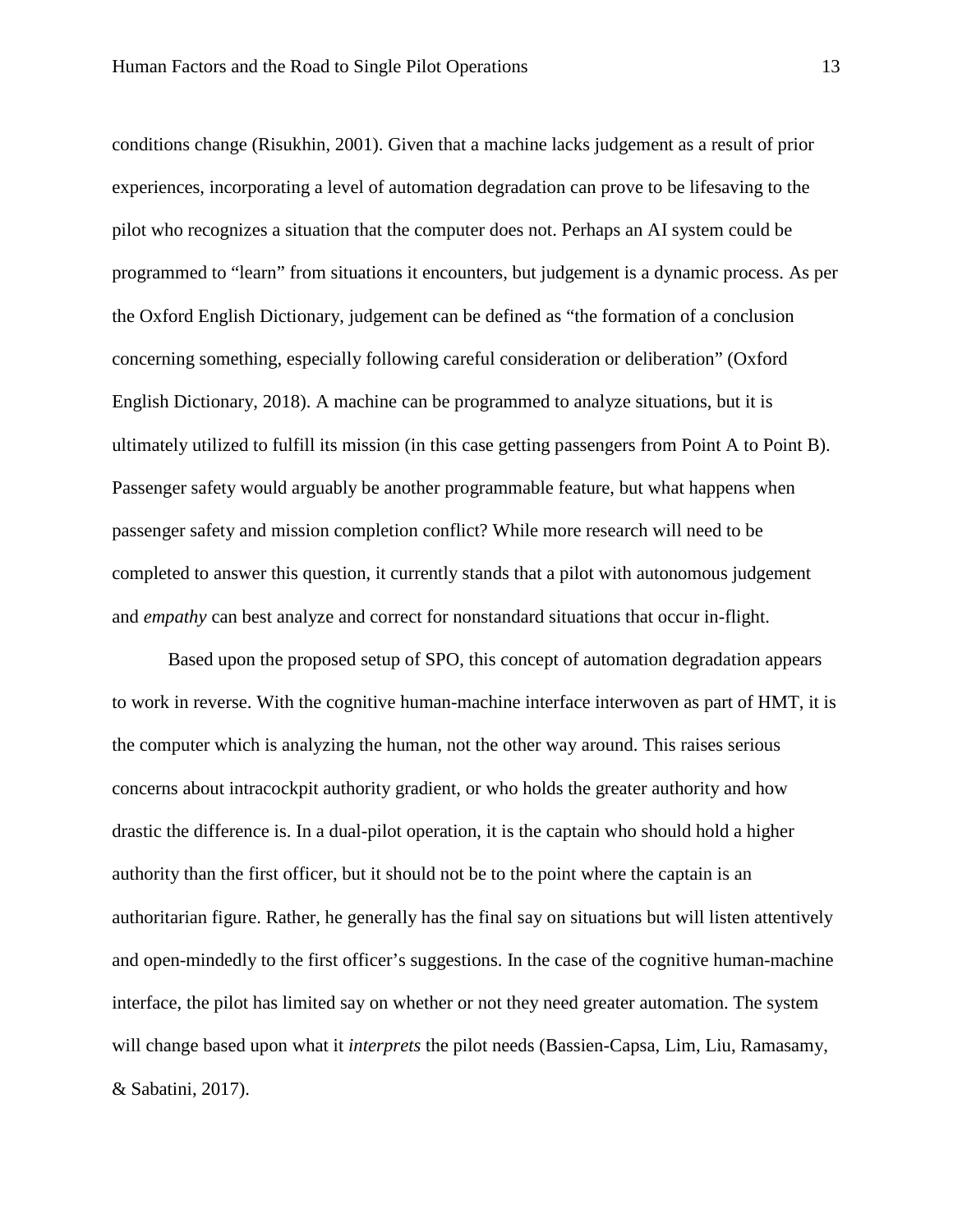Looking back at the responsibilities of a two person crew as it relates to the status of the flight, it is each crewmember's duty to assess the physical and mental state of the other pilot and provide assistance where it is needed. While at first glance this may seem identical to the role of the machine, humans can talk to one another. They can communicate what they need done verbally and visually. Monitoring vitals may provide a glimpse at the pilot's ability to handle the situation but it is not the whole picture. The machine lacks empathy whereas a human does not. Furthermore, vital conditions vary from person to person. A singular calibration of this software lacks the ability to discriminate appropriately between individuals of different body types and levels of fitness. It could potentially take over on all tasks for an individual it determines is in a state of distress when they are completely calm and ready to tackle whatever task is before them.

Another serious questions that will have to be asked is whether or not pilots are willing to expose their vital information to this machine. While studies are yet to be conducted on this particular front, it is likely that at least some portion of the pilot population would not be comfortable strapping these software probes onto their body. It could be perceived as a violation of privacy and a force which could serve to create more stress than would be present without it. If pilots rejected to expose their vitals would the automation still be able to function? How would this impact task delegation and flight deck authority? Ethically speaking, VPA could prove to be exceedingly difficult to fully implement.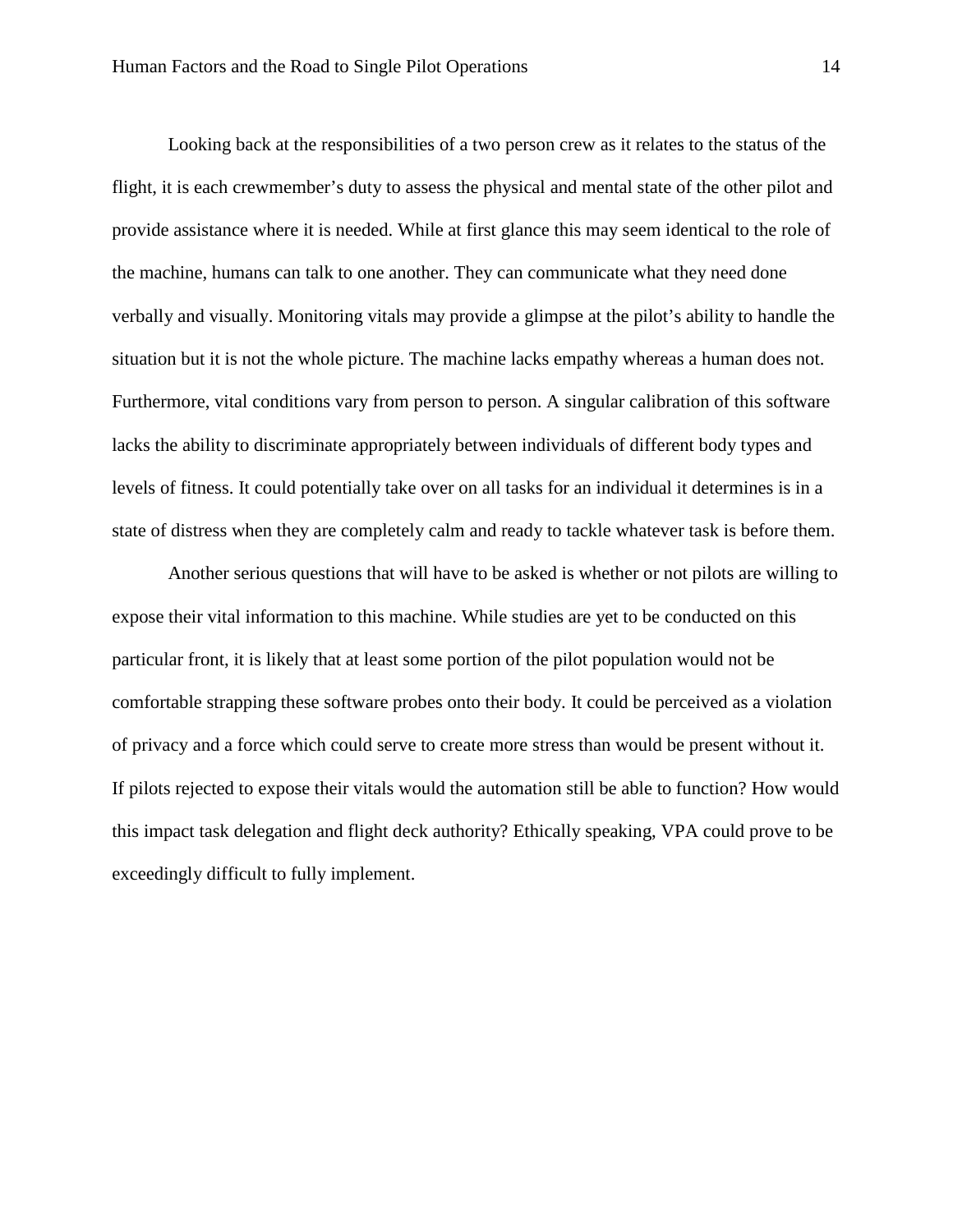#### *Livewire-Environment*

<span id="page-15-0"></span>Implementation of SPO technology will also carry its fair share of new environmental considerations for the pilot, most notably with the ground operator. While interaction with individuals on the flight deck will be minimized with installation of the Virtual Pilot Assistance system, there will still exist a human interaction element. This comes in the external form of a ground crew or ground operator. This would truly be a new and unique element of communication and interaction as all prior forms of external person-to-person contact would be with air traffic control, other aircraft, or the airline dispatcher, all of whom have no physical control over the aircraft. By introducing an isolated human that can take control over the aircraft from an undisclosed operation center new concerns are created.

In their "Roadmap" to the integration of civil unmanned aircraft systems into the National Airspace System, the FAA has identified certain areas of emphasis pertaining to human factors. These concerns include trust levels between the ground operator and pilot in the aircraft, effective human-automation interaction via the ground station, definition of roles and responsibilities, and airspace users' and providers' qualification and training, to name a few (Federal Aviation Administration, 2013). Perhaps one of the more pressing issues concerns when the ground operator would have authorization to take control of the aircraft. While the system is designed to transfer control over to the ground operator upon pilot incapacitation, the system code could potentially be written to allow external override abilities in the event of hijacking or immediate need for outside intervention. This creates an entirely new spectrum for intracockpit authority gradient as now the pilot must exercise a role of authority with a machine and an individual perhaps hundreds of miles away (refer to Appendix B). In this case, it may be that the pilot does not hold the greatest authority. Perhaps they even hold the least.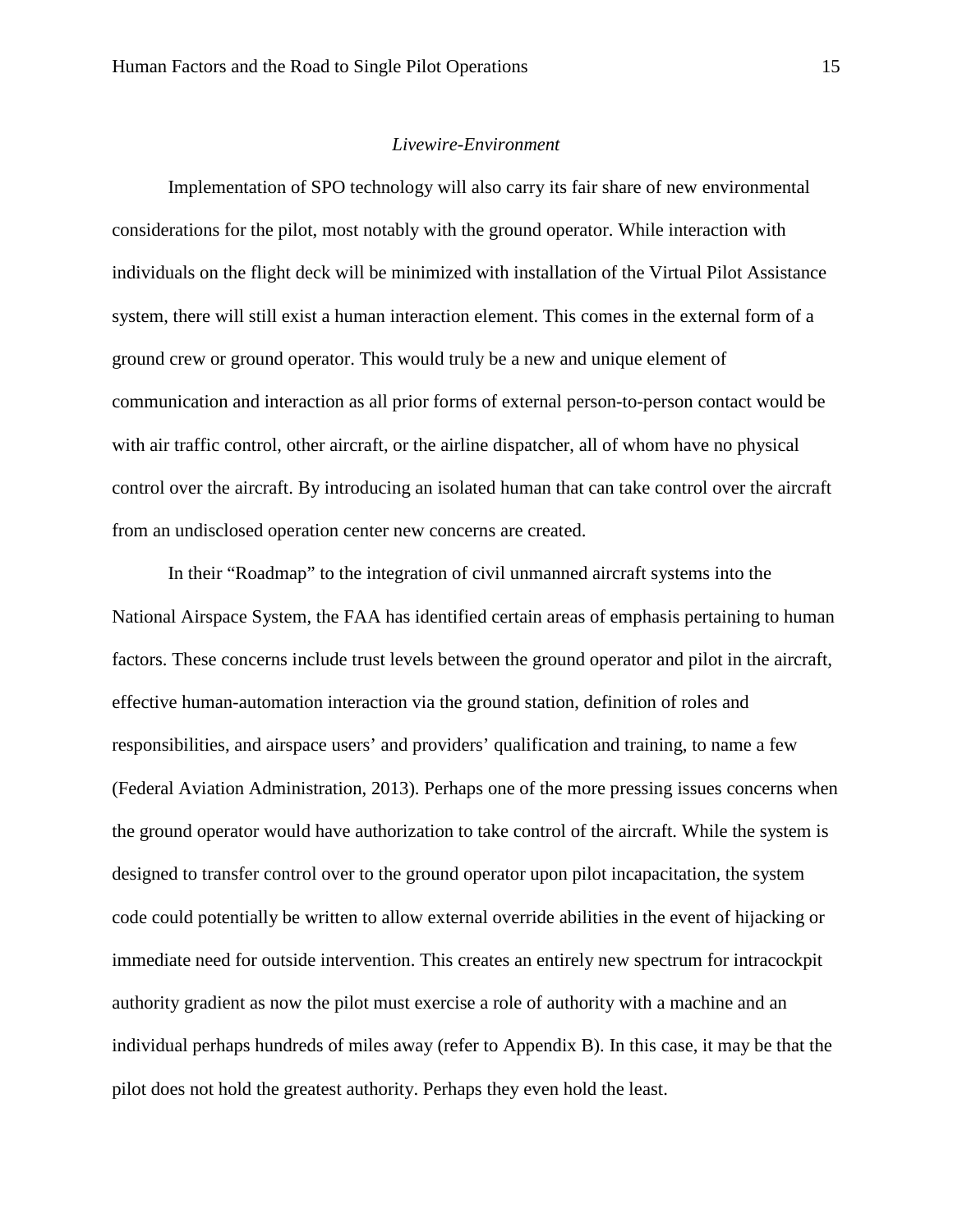Security concerns are also present with this type of setup. The aircraft are connected to the ground operator via Datalink software, which is a high-speed and real time indicator of aircraft location and performance specifications (Bassien-Capsa, Lim, Liu, Ramasamy, & Sabatini, 2017). If this software is subject to hacking and cyber-attacks, it could open the door for a new level of terrorism. While this particular issue is beyond the scope of this paper, it does introduce serious concerns that will require heavy and continuous testing to ensure that such events are unlikely to occur.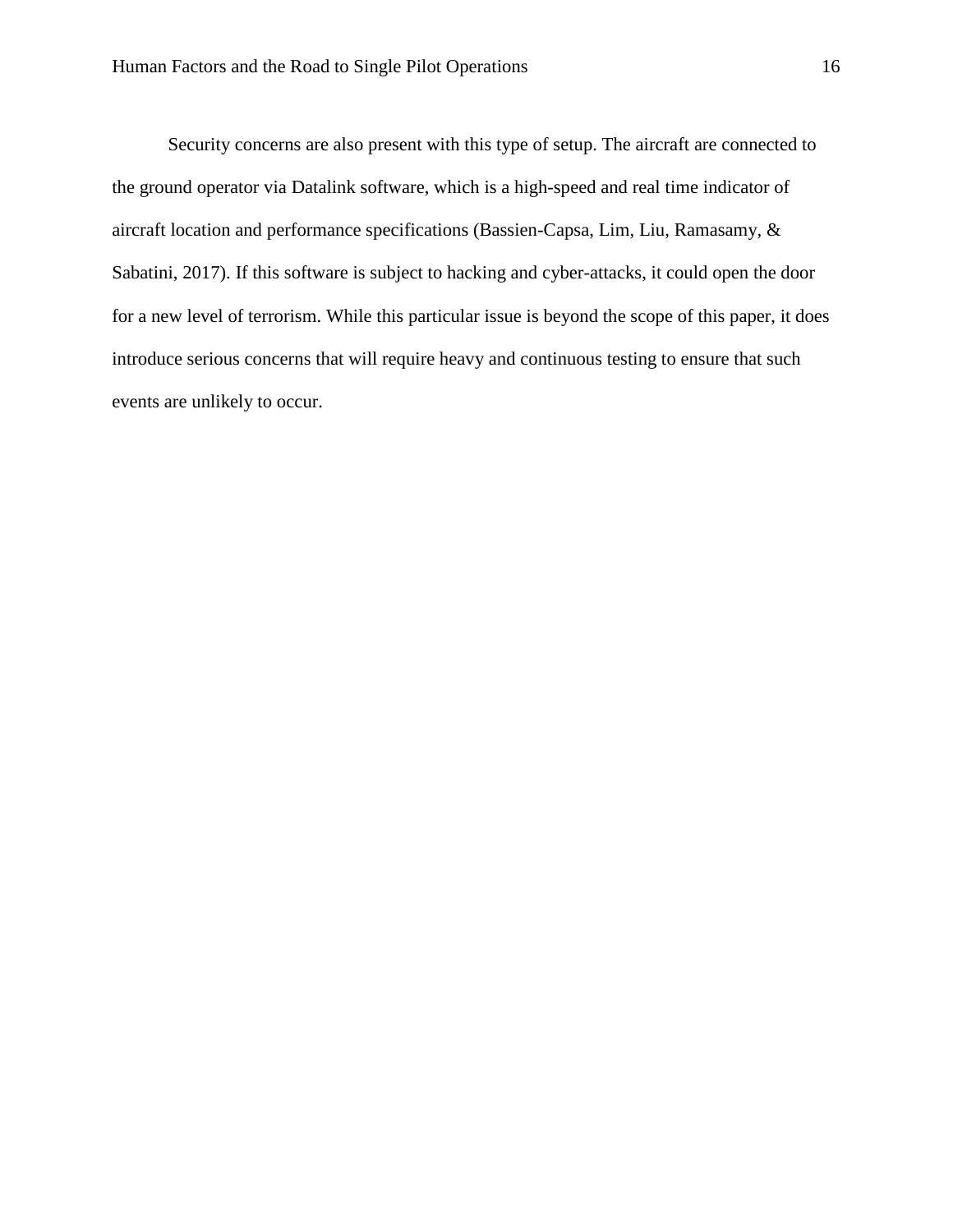#### Conclusion

<span id="page-17-0"></span>Single-pilot operations bring a unique prospect to the aviation industry, especially for airlines that are desperately in need of countering the effects of the pilot shortage. While functionality-wise the proposed system implementation that would accommodate SPO is more than capable of handling this task, the human factors impact would be too compromising to the safety and authority gradient of the flight. While in the technical tasks it provides for less of a demand on the part of the pilot, the psychological repercussions make way for greater levels of ambiguity and uncertainty. If the pilot does not know where the true authority lies while conducting the flight, this makes way for a breakdown in trust. Without trust, the cohesive bond between man and man, or man and machine, is shattered. The level of performance thus deteriorates and flight safety and efficiency suffer. If this technology is ever to be implemented, it would require the conservation of this sturdy and effective, yet ever so fragile trust.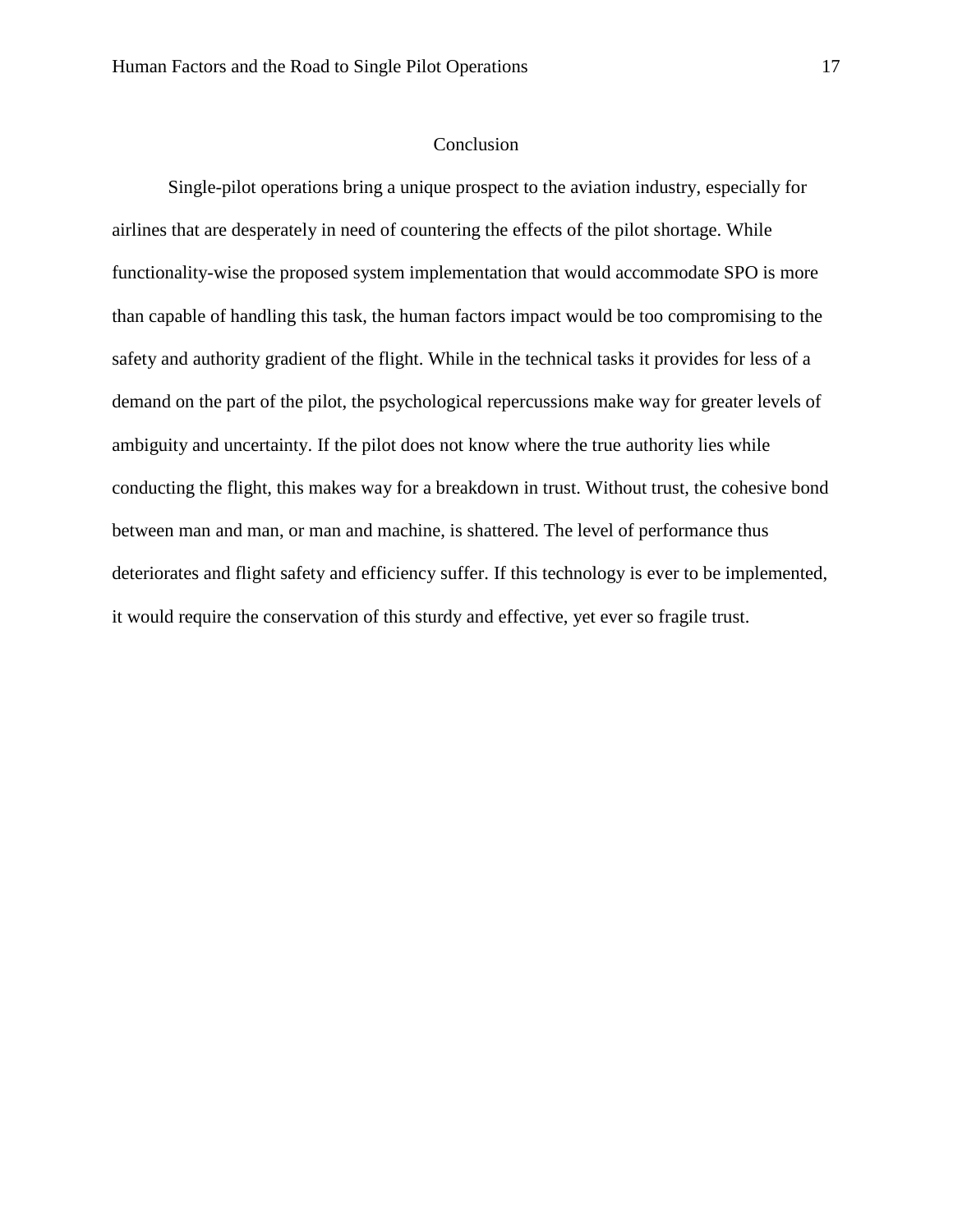# <span id="page-18-0"></span>References

Bassien-Capsa, V., Lim, Y., Liu, J., Ramasamy, S., & Sabatini, R. (2017, July). Commercial Airline Single-Pilot Operations: System Design and Pathways to Certification. *IEEE A&E Systems Magazine*, (pp. 4-20).

Boeing. (2017). *2017 Pilot Outlook.* Seattle: Boeing Commercial Airplanes.

- Composition of Flight Crew, 14 C.F.R. §121.385 (2017)
- Deliotte. (2017). *2017 Global aerospace and defense sector outlook.* Deloitte Touche Tohmatsu Limited.

Fadden, D. M., Lindberg, T., Morton, P. M., & Taylor, R. W. (2008, August). *First-Hand: Evolution of the 2-Person Crew Jet Transport Flight Deck.* Retrieved from ethw.org: http://ethw.org/First-Hand:Evolution\_of\_the\_2- Person Crew Jet Transport Flight Deck

- Federal Aviation Administration. (2013). *Integration of Civil Unmanned Aircraft Systems (UAS) in the National Airspace System (NAS) Roadmap.* Washington, DC: U.S. Department of Transportation.
- Garland, D. J., Hopkin, V., & Wise, J. A. (1999). *Handbook of Aviation Human Factors* (pp. 196-197, 203). Mahwah: Lawrence Erlbaum Associates.
- Judgement. (2018). *Oxford English Dictionary Online*. Retrieved from http://www.oed.com.libservprd.bridgew.edu/view/Entry/101892?redirectedFrom=judgem ent#eid
- Minimum Flight Crew, 14 C.F.R. §25.1523 (2017).
- Risukhin, V. (2001). *Controlling Pilot Error Automation* (pp. 228-251). New York: McGraw-Hill.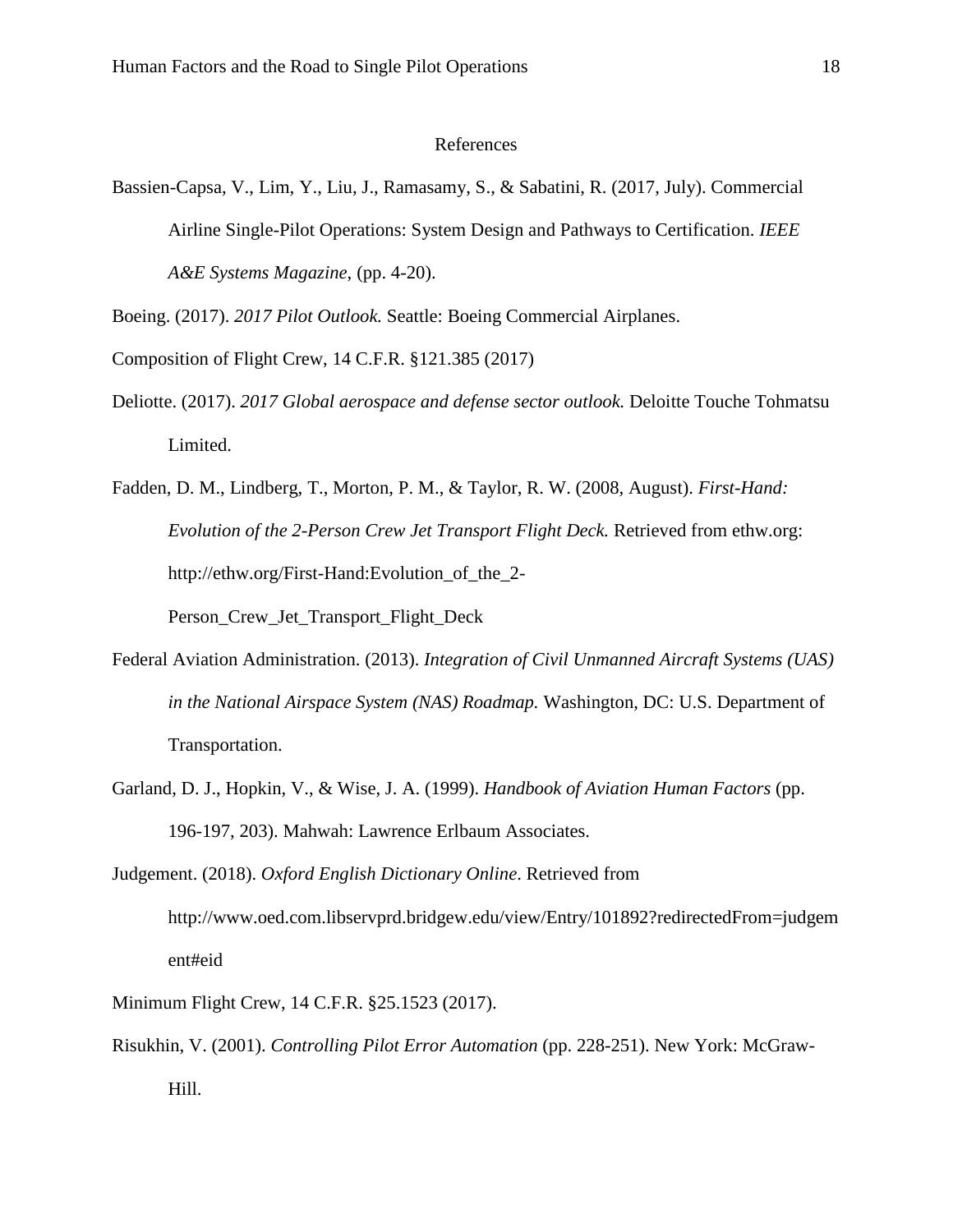<span id="page-19-0"></span>

Appendix A

VPA Functional Allocation Scheme